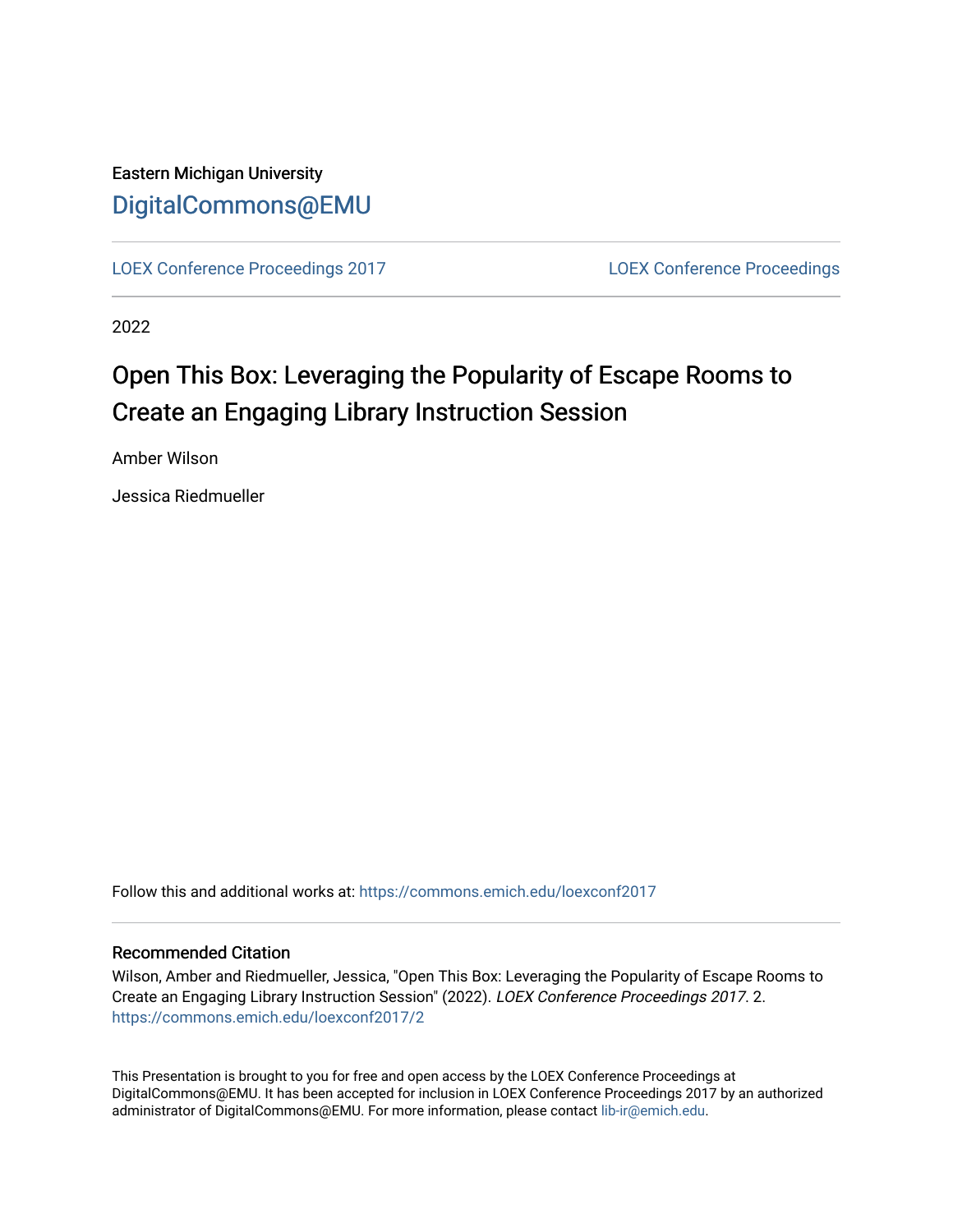# **OPEN THIS BOX: LEVERAGING THE POPULARITY OF ESCAPE ROOMS TO CREATE AN ENGAGING LIBRARY INSTRUCTION SESSION**

### **AMBER WILSON AND JESSICA RIEDMUELLER**

#### **INTRODUCTION**

As any library instructor knows, maintaining student interest in a one-shot library instruction session is a compromise between education and entertainment. Library scavenger hunts attempt to strike this balance. However, most non-librarian created scavenger hunts fail to teach the proper information literacy skills and place a heavy burden on the librarians at the reference desk. This results in an ineffective, passive learning experience. In response to requests for these type of "entertaining" activities, we designed a library session that relied instead on interactive engagement with the library's resources. We struck upon the idea of an escape room due to its popularity and reputation as a fun challenge. As Margino (2013) observes, "Game-based learning in libraries presents a solution to facilitating student's engagement with instruction content, self-discovery of information, and learning through trial and error" (p. 334). We were surprised to find that many of the same critical thinking and analysis skills useful in a commercial escape room overlap with the skills that college students need to become efficient and information literate researchers. We built our scenario so that students work through the research process by solving puzzles using library resources, finding the different types of academic sources that they would theoretically use to write a research paper.

### **LITERATURE REVIEW**

Library games are not a new venture, and we benefitted from an examination of several sources. We were encouraged by Markey et. al's (2009) research finding that students respond well to library research games that "are an integral component of the course curriculum" (p. 311). This applied to our main partnership with Dr. Taine Duncan, a philosophy professor, as we established an environment where her students could immediately apply the research concepts that they learned in the escape room. Additionally, Smale (2011) reviewed multiple digital and non-digital library games and concluded, "The benefits of games-based learning- increased student engagement, motivation, and, ultimately, greater learning--are too compelling to ignore. Games-based learning has the potential to transform information literacy and library instruction" (p. 49). We found this to be true as students enthusiastically pursued the game and raced to beat the clock even though they were not being graded. Finally, Hughes and Lacy (2016) discuss the higher value of intrinsic motivation in games as opposed to the extrinsic motivation in gamification, which reinforced our decision to build a game that students completed as a part of a class rather than a scavenger hunt that they completed for a grade.

Although we found quite a bit of research on library games in general, we did not find anything discussing escape rooms for the library. As an escape room-style game was always our intent, we set out to see if it could be done.

#### **DESIGN AND PLANNING**

Like Giles (2015), our game was never meant to replace a traditional information literacy session. It is unlikely that we would ever achieve the outcomes of the ACRL Framework for Information Literacy for Higher Education within a 50-minute game. The game instead offers students the opportunity to explore information literacy concepts in a fun environment. In addition, the escape room concept helps minimize library anxiety and makes the librarians more approachable by making a game out of the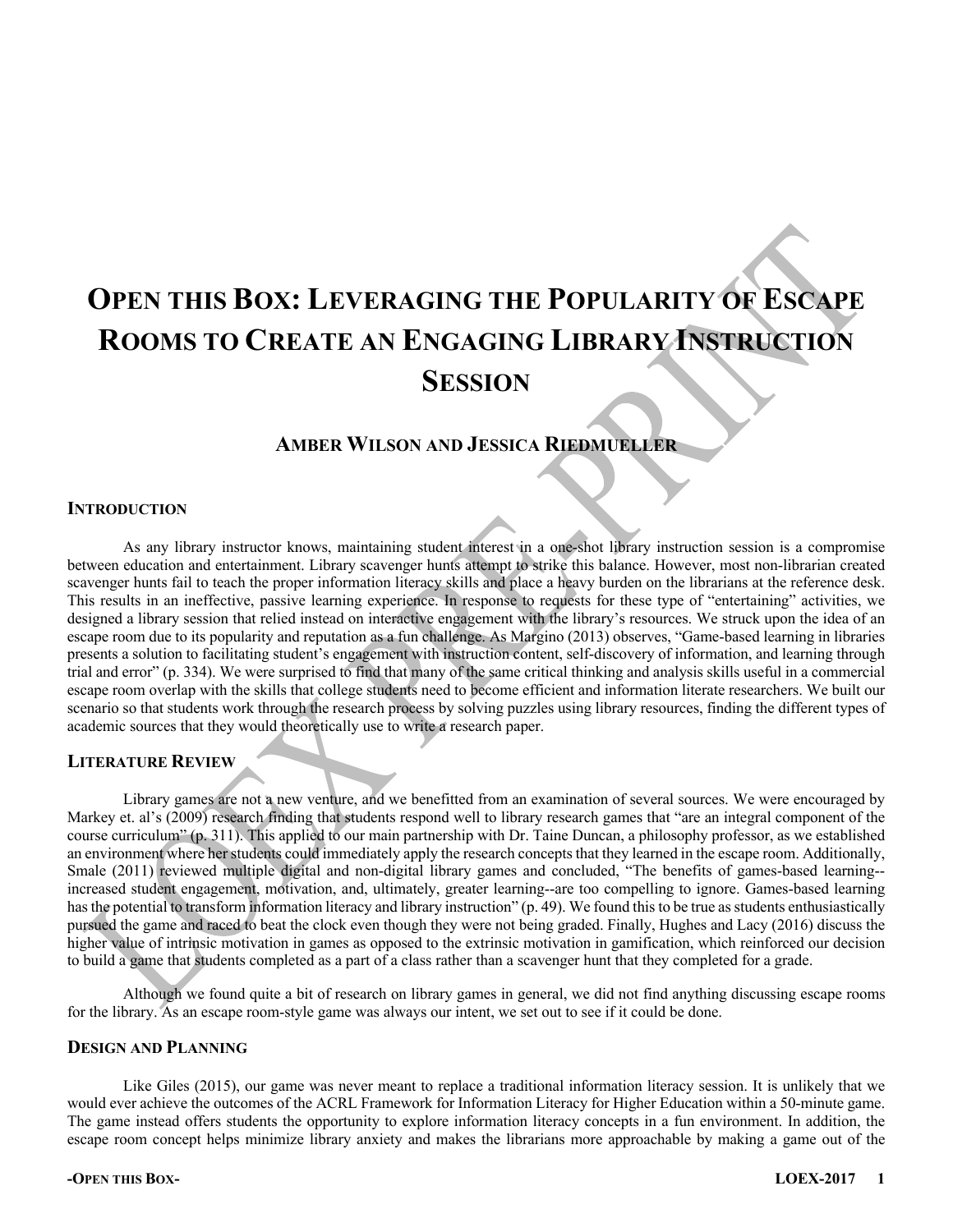research process and meeting students in their comfort zone instead of a rigidly-structured classroom. The gaming actions of searching and solving become a metaphor for the research process. We mirrored the research steps through the clues and puzzles that the students solved to successfully complete the game. Additionally, we tailored the game to include specific sources and tools required for their research.

As with any library instruction session, we needed a solid plan for implementation and an audience. We quickly identified freshmen as the primary audience for this game and decided to use the escape room as an introduction to the resources and tools used by researchers. Since only one member of our team had participated in a commercial escape room, it proved challenging to follow the research process, come up with ideas for content, and to think through the game as a whole. Grappling with the entire process at one time was complex, so we started at the end with the one resource we knew we had: a box that needed to be opened. From there we developed a lesson plan that included learning objectives, a game play map, individual puzzles, detailed clues, and necessary supplies, keeping in mind our constraints of limited class time, limited space, and lack of budget.

We began each escape room session with a short lecture covering how to access and search our library's discovery service, catalog, and Opposing Viewpoints database. Since we knew which types of resources we wanted them to find (book, reference article, and journal article), we reverse engineered a game plan starting with one common element between all of the sources, and then created various puzzles for the students to solve using their newly acquired research skills. The clues leading to the sources were occasionally tricky, and this was where the game became a bit disjointed. To alleviate confusion, we incorporated a help system, referred to as "golden tickets," allowing students get help from a reference librarian and demonstrating that it is okay to ask for help in the research process. In a commercial escape room, doors will often unlock and lead into other rooms where new clues can be provided and the game can be somewhat reset. We did not have this option and had to manufacture reasons for the students to leave the room, such as looking for a book in the stacks. While they were out, we would frantically hide clues before they returned. With each iteration of the game, we smoothed out some of these challenges as we become more familiar with the game and confident with its flow.

From a webinar offered by Green Door Labs (2016), we learned that beta testing is the most important aspect of the game creation process. We could clearly see the importance of preliminary testing after multiple trial runs with library faculty, staff, and student workers. Including other perspectives helped us construct the narrative, identify plot holes, and recognize difficult clues, things we were too close to the game to perceive. This was particularly the case with the red herring clues. We used these not as an attempt to distract the students, but to make them focus clearly on the important content, similar to a researcher determining the information most important to their specific research goals and bypassing what is irrelevant. Reaching the balance of challenging the students to think critically but not leading them too far astray was difficult to achieve. This is the biggest difference between our game design and a commercial escape room. While most commercial escape rooms state they have a 20% success rate, we want 100% of our students to be successful, leaving the experience feeling confident in their research and information literacy skills.

Our initial design utilized many clues that required close reading. The clues were obscured in riddles meant to slow the students down and make them think about what they had learned and what they needed to solve the riddle. However, we quickly found that the students were too excited about getting to the next puzzle to think deeply about what they were reading. Also, some of the riddles were too obscure for someone with only a basic knowledge of information literacy principles.

For our second iteration of the game, we removed most of the textual clues and opted instead for more visual clues. These visual puzzles simplified the game and partially reduced the anxiety of the time constraints. Although they were easier for a beginner to decipher, the puzzles may have been a little too easy. The students struggled to internalize the concepts we were teaching, and the game became only loosely connected to our learning objectives.

The final version of the game is a hybrid of the two earlier games, combining some reading-intensive riddles with more visual puzzles. This has proved an optimal style of game as it is not only fun and engaging, but it is also solidly connected to our learning objectives and is a deliberate mirroring of the research process. Now that the game format is solidified, we have noticed other factors that affect it outside of the mechanics.

## **LESSONS LEARNED**

While we feel that we have accomplished much in this game, the learning curve has been steep with regard to the design process, and we may never be completely finished adjusting the game as it grows and evolves. Broussard (2014) stresses the need for formative assessment in library educational games. We employed this type of assessment with both our library beta testers and the student participants, enabling us to gain tremendous insight and make significant modifications to the initial versions of our games.

One of the main problems we identified was that sometimes the groups would get caught up on small details. For instance, one version of the game employed a clock clue that used flags of the world instead of numbers. The groups got stuck trying to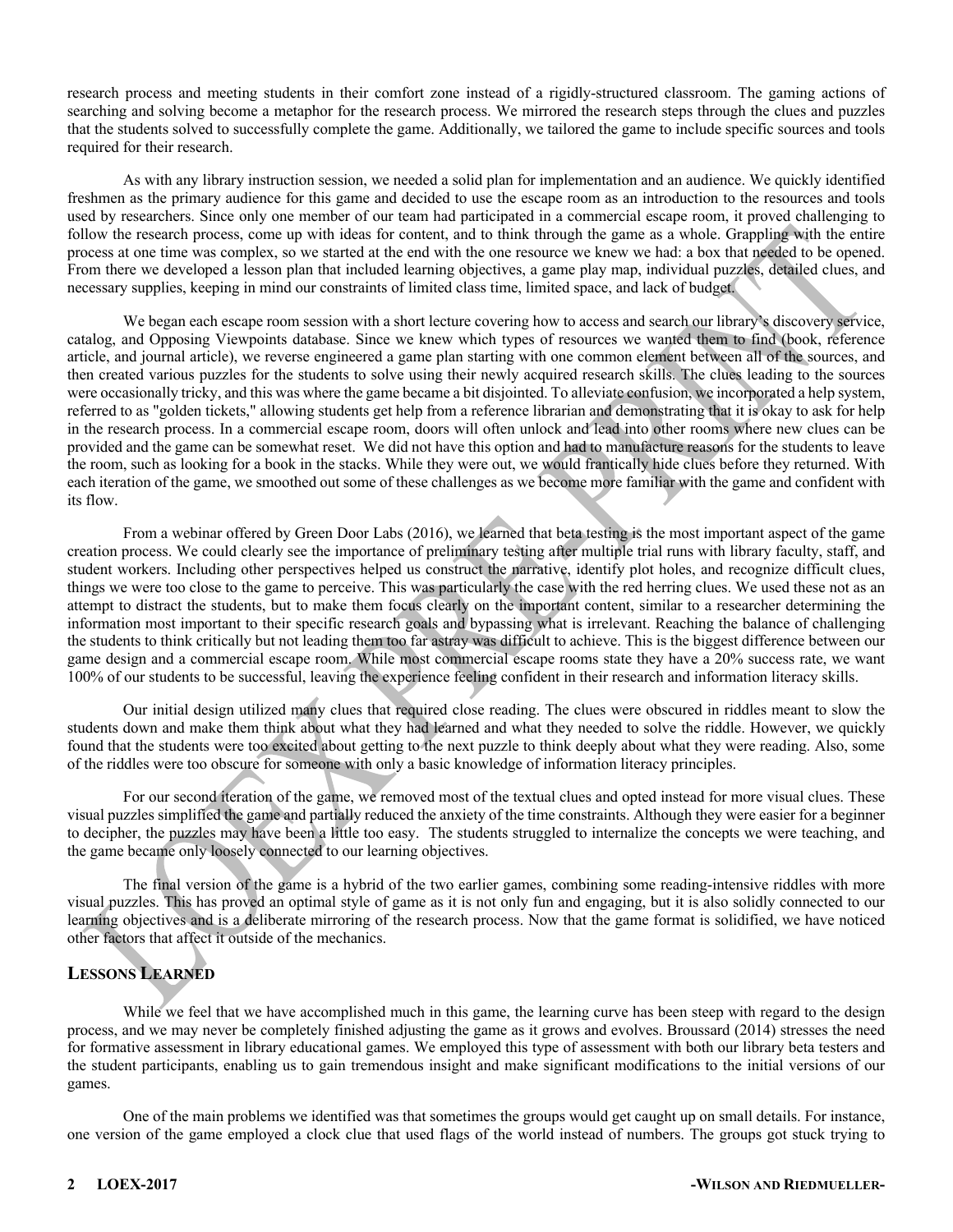identify the German flag, though the flag itself was not important. By simply changing the flag to a more recognizable one (Canada's), the problem resolved easily. Additionally, one of the clues had a small typo (an apostrophe in the wrong place) and a group found it difficult to progress past this point.

Our time and space constraints also added considerable stress to the gameplay. Because we have to operate in one room and because the game works best with two small groups, we noticed that the students became competitive with each other. They were reluctant to give up the golden tickets because it mattered to them that they receive less help than the other group. They would also "cheat" by looking at what the other group was doing and copying them. Additionally, we found ourselves a bit rushed, as we had to both present an abbreviated information literacy session and play through the escape room in a 50-minute class period. The time compression was felt by both the students, who could not be late for their next class or commitment, and the librarians, who worried that the students would not have enough time to complete the experience.

We observed some unexpected and positive outcomes with regard to student engagement. When the students entered the room, they were usually focused on their phones. However, the puzzles and other visual stimuli arranged on the walls around the room caused many of them to immediately look up and take in their surroundings. Their interest was piqued, and they seemed ready and eager to concentrate on the task at hand, as they tried to guess the meaning of the puzzles and clues before the game had even begun. Even those who continued to be captivated by their screens were eventually forced to work with one another when we broke them into teams to begin the game. Even though today's students are connected to each other through social media, they are often not relating to each other in person. Our escape room provided them the opportunity to build relationship bridges and polish their teamwork and interpersonal skills.

As previously mentioned, the room presented some physical challenges, creating the logistical necessity for us to reset certain aspects of the game and re-hide clues while the students were out of the room. While we initially envisioned this as more of a mental exercise for the students, the physical aspects of the game kept them engaged as well. Sending the students out to the stacks got them moving through the building, increasing their comfort in the library space.

When we first began this project, we thought our biggest problem would be a complete lack of budget. However, this was not the case and our experience was similar to Giles (2015) that "a lack of funding was not an obstacle to creating a successful game" (p. 174). We had to build the entire game with available office supplies, surreptitious journeys to the color printer, a scavenged box, and lots of tape. This worked in our favor, especially when we decided to make drastic changes to the game. Now that we have our game concept stabilized, we have plans to spend a little money on supplies, but the total will amount to approximately \$250.

#### **ASSESSMENT AND COLLABORATION**

We solicited qualitative and quantitative feedback from the students after the completion of the game, ascertaining their feelings about the game and testing their retention of the information literacy concepts. We asked five multiple-choice questions concerning information literacy knowledge; the correct response rate ranged from 65% to 93%. When we asked students what was most difficult about game, many of them vaguely referenced the general difficulty of the clues. However, a few students gave specific feedback about the design and placement of particular game elements, which were easily addressed. The students also provided useful comments about what they would change to improve the room. For example, one student wished to have a separate box for each group to open. Another student indicated that librarians providing some of the clues interrupted the game experience. We are incorporating this feedback and buying some supplies based on it. Additionally, our assessment was not as rigorous as we would like (with a pre-test/post-test and control and variable groups); we plan to address this in future collaborations.

The instructor's perspective was also immensely important. Dr. Duncan provided us with excellent feedback, saying:

The Library Escape Room helped first year students find their bearings and learn the resources and tools integral for their success as students. Perhaps more importantly, it helped them to see how essential and helpful library faculty are, and gave them a chance to build a relationship and stake in the library.

For future collaborations, we have identified a few key partners whom our Education and Outreach team has worked with in the past and whom we knew would appreciate an innovative library session. These include our Upward Bound program, international students in the Intensive English Program, as well peer tutors and peer coaches from the Office of Student Success.

#### **CONCLUSION**

Based on student and faculty responses, we are happy with the trajectory of the game and look forward to sharing it. The best advice we can give to others, is that flexibility will be the most important aspect of the process. There will be considerable trial and error, so it is important that librarians and collaborators are able to roll with the punches and be up for an adventure, in whatever form that may take. For anyone who is looking to build a successful escape room, take inventory of the partnerships that are currently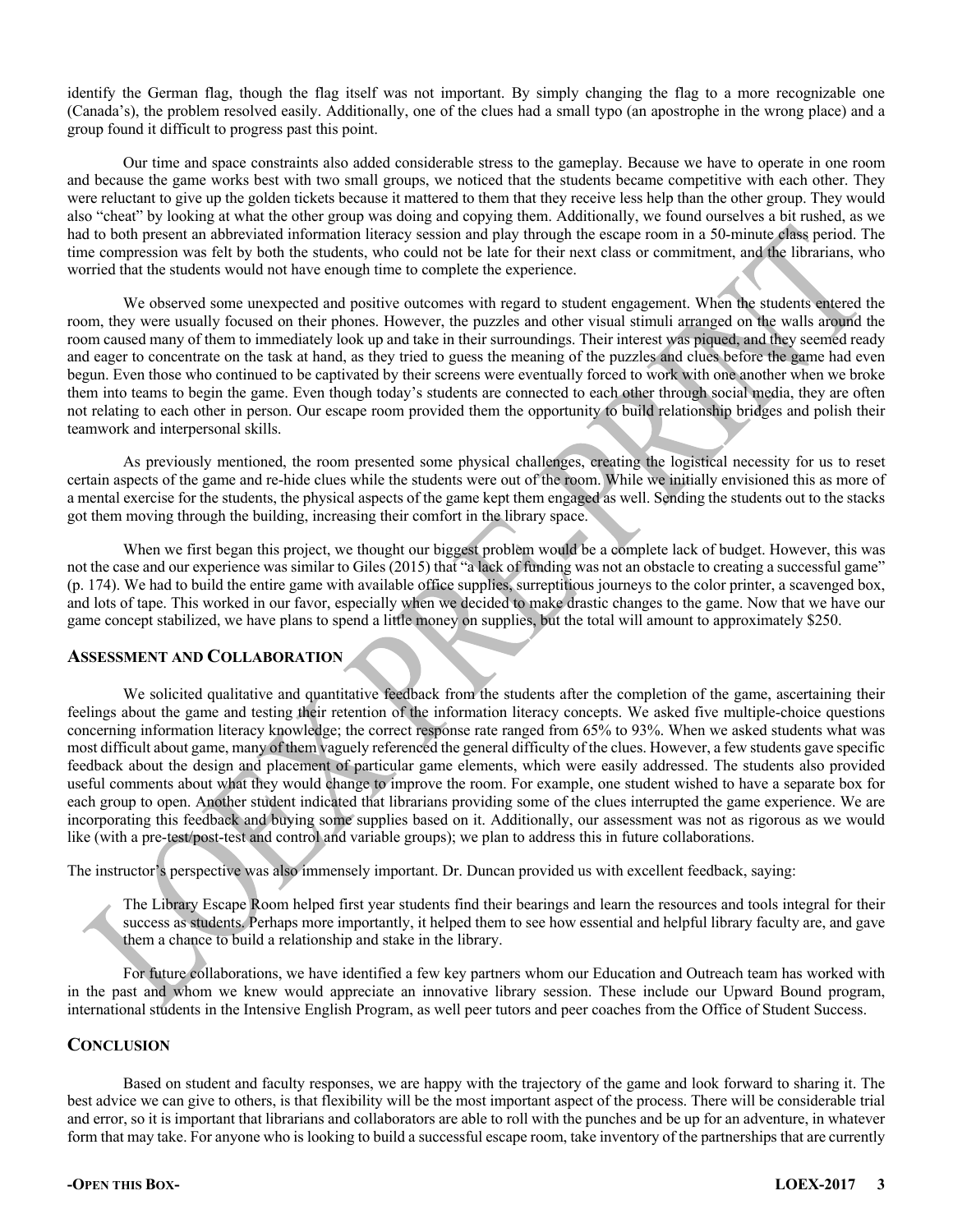working well, and select ones that will work best as far as number of students, adaptability, and personality. Look for existing resources that can be repurposed, and take advantage of the bridges that have already been built, but remember to temper expectations.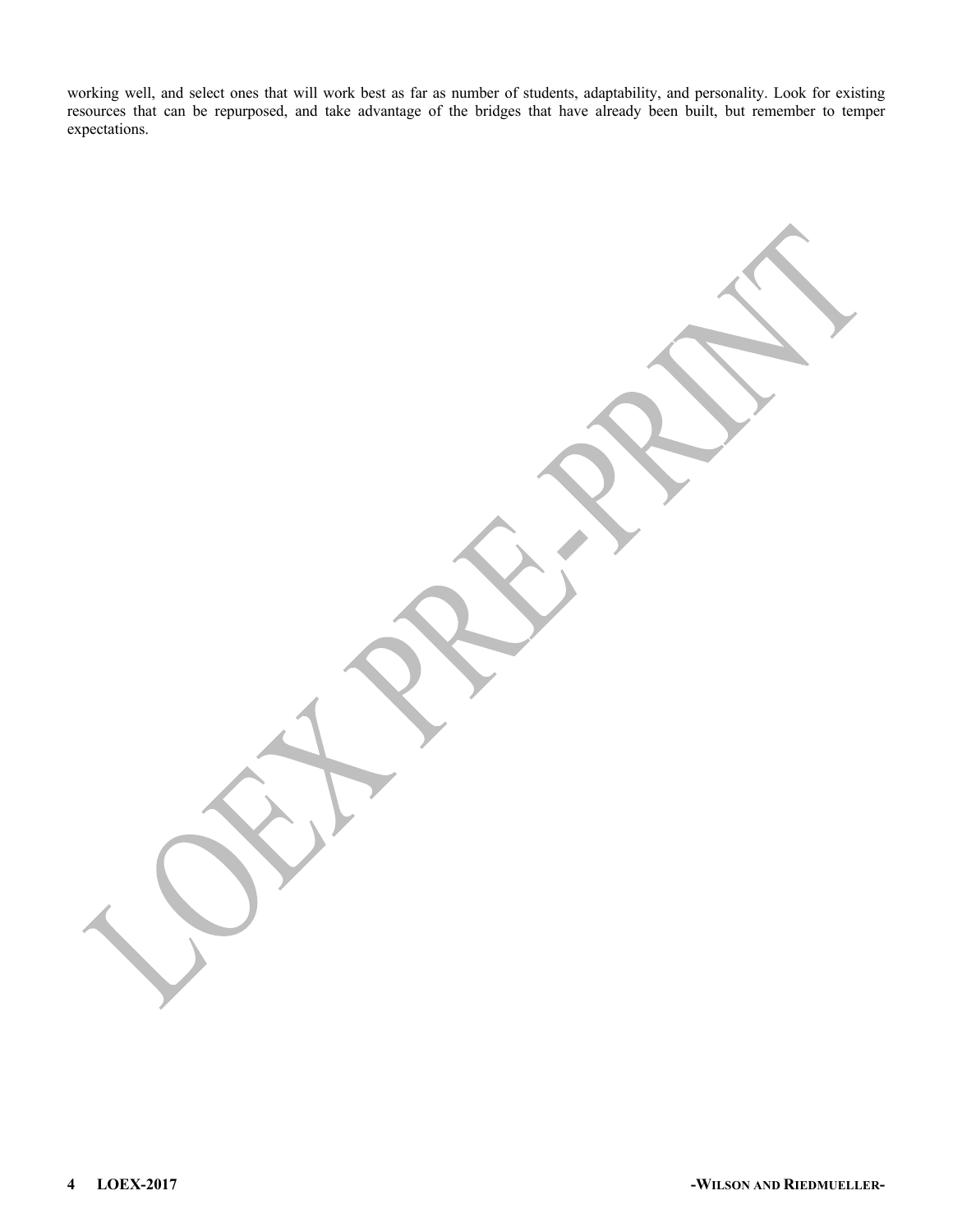#### **REFERENCES**

- Broussard, M. J. S. (2014). Using games to make formative assessment fun in the academic library. *The Journal of Academic Librarianship, 40*(1), 35–42. https://doi.org/10.1016/j.acalib.2012.12.001
- Giles, K. (2015). No budget, no experience, no problem: Creating a library orientation game for freshman engineering majors. *The Journal of Academic Librarianship, 41*(2), 170–177. https://doi.org/10.1016/j.acalib.2014.12.005

Green Door Labs. (2016). *No time!! Design on a (time) budget*. [Webinar]. Retrieved from http://www.greendoorlabs.com/webinars/

- Hughes, M., & Lacy, C. J. (2016). "The sugar'd game before thee": Gamification revisited. *Portal: Libraries and the Academy, 16*(2), 311–326. Retrieved from https://0-muse.jhu.edu.ucark.uca.edu/article/613844
- Margino, M. (2013). Revitalizing traditional information literacy instruction: Exploring games in academic libraries. *Public Services Quarterly, 9*(4), 333–341. https://doi.org/10.1080/15228959.2013.842417
- Markey, K., Swanson, F., Jenkins, A., Jennings, B., St. Jean, B., Rosenberg, V., Frost, R. (2009). Will undergraduate students play games to learn how to conduct library research? *The Journal of Academic Librarianship, 35*(4), 303–313. https://doi.org/10.1016/j.acalib.2009.04.001
- Smale, M. A. (2011). Learning through quests and contests: Games in information literacy instruction. *Journal of Library Innovation, 2*(2), 36–55. Retrieved from http://www.libraryinnovation.org/article/view/148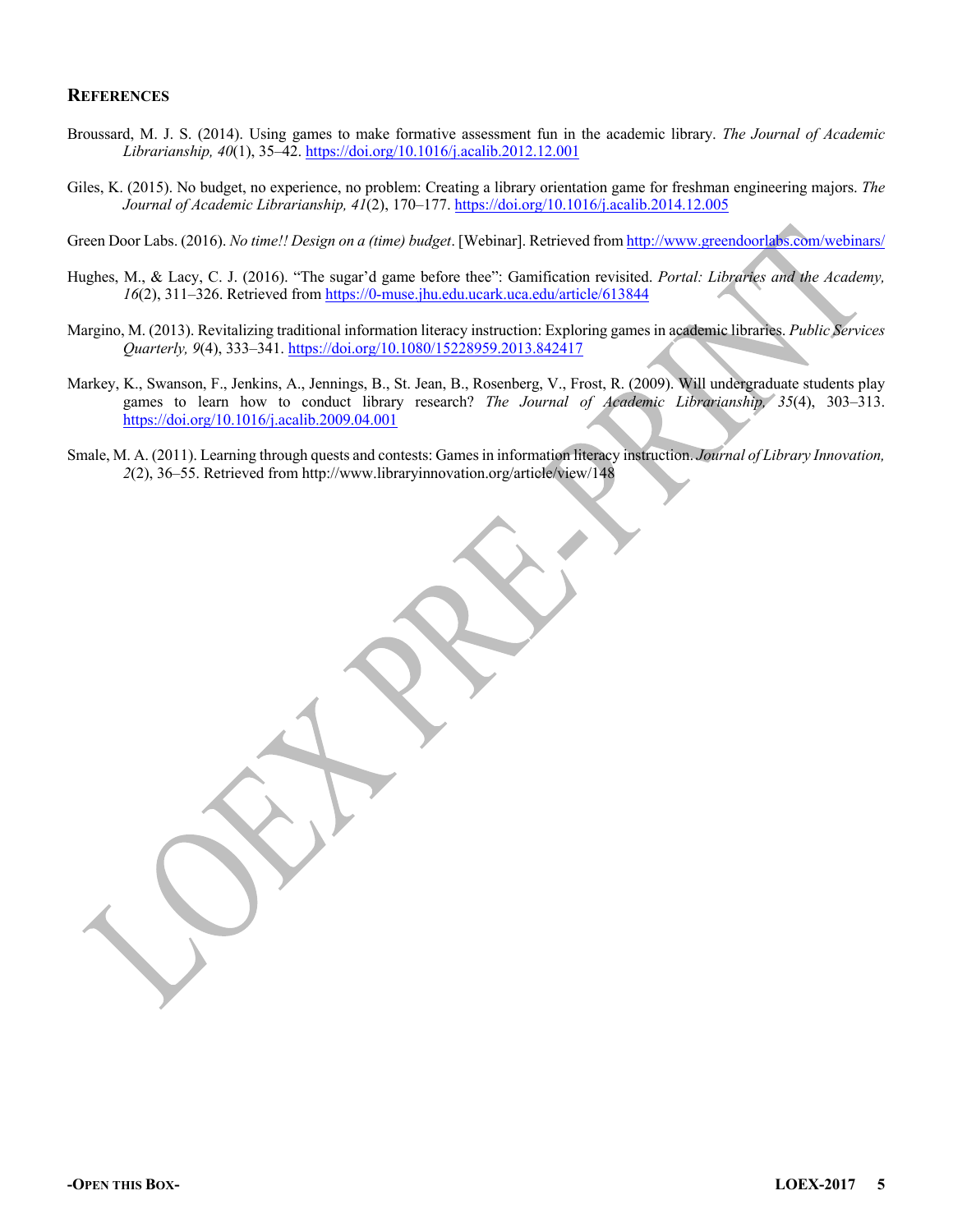## **APPENDIX A**

# Library Escape Room

# OVERVIEW & PURPOSE

Research is an exciting yet intimidating process. By going through this escape room, you will learn solid research skills in a fun, interactive environment.

# **OBJECTIVES**

*Use the library resources to find:*

- A book on the shelf
- Background/reference information on a topic
- An article in a database

# MATERIALS NEEDED

- 1. Everything in the room (up to the treasure box) is a potential clue
- 2. The library's website: uca.edu/library

## REWARD

*Whatever you find in the box is yours!!*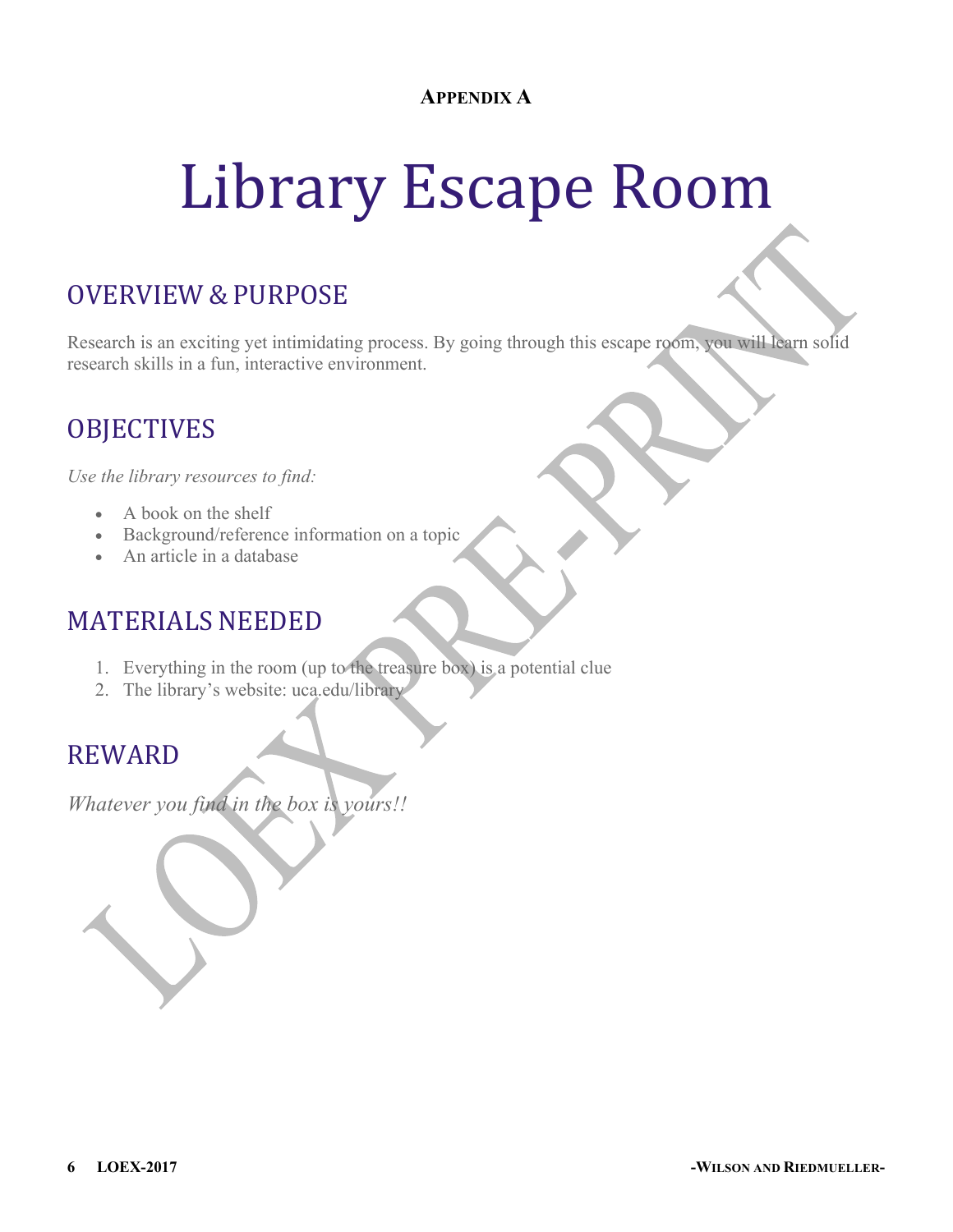## **APPENDIX B**

# House Rules

- 1. Each puzzle will only be used once.
- 2. If you are stuck, re-read your clue.
- 3. If you are still stuck, look around the room and at the walls to see if anything can help you.
- 4. If you are really, really stuck, it's okay to ask for help. You have two golden tickets.
- 5. Nothing in the room behind the treasure box is part of the game.
- 6. Please do not dismantle anything. Nothing needs to be taken apart to solve the puzzles.
- 7. When you find a resource, speak with a librarian.
- 8. Your first clue is hidden in an envelope that is not immediately visible in the room.

# **Have fun!**